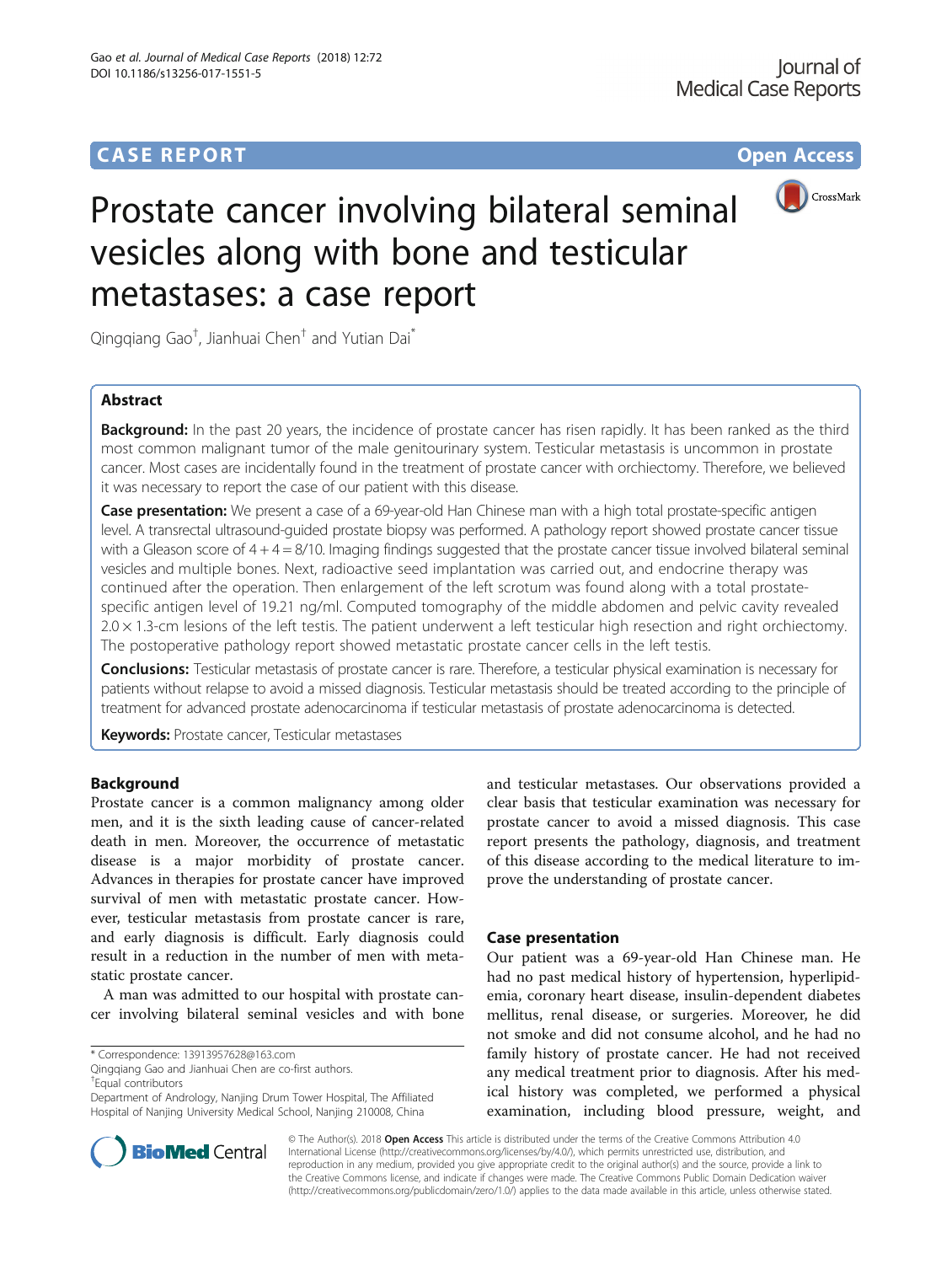height. The patient's blood pressure was normal, his heart and lungs were normal, and his abdomen was soft. His laboratory test results were normal, including routine blood analysis, urinalysis, liver function tests, kidney function tests, and an electrocardiogram.

In 2013, the patient had been found to have high levels of total prostate-specific antigen (TPSA) (8.43 ng/ml) and free prostate-specific antigen (FPSA) (0.752 ng/ml). However, the increased levels of TPSA and FPSA did not draw enough attention to the patient, and no special treatment was given. TPSA > 100.0 ng/ml and FPSA of 18.41 ng/ml were found in July 2015. We were told at that time that the patient had refused a digital rectal examination (DRE) in 2013 by telephone follow-up. No obvious frequent micturition, urinary urgency, dysuria, or gross hematuria was found.

The patient was admitted to Nanjing Gulou Hospital on 14 July 2015. After admission, his TPSA level increased to > 100.0 ng/ml, his FPSA level was 18.41 ng/ ml, and his prostate acid phosphatase (PAP) level was 18.30 ng/ml. A transrectal ultrasound-guided prostate biopsy was performed on 17 July 2015. The pathology report indicated that cancer tissues were found in 2, 3, 5, 7, 8, 9, 10, 11, and 12 points of prostate. The patient's Gleason score was  $4 + 4 = 8/10$ . Magnetic resonance imaging findings suggested that prostate cancer involved bilateral seminal vesicles and multiple pelvic lymph nodes. Findings of computed tomography (CT) suggested a high-density shadow in cervical vertebra C7, lumbar vertebra L2, the left sixth rib, and the left ilium. The results of emission computed tomography suggested that lesions were located in the second lumbar vertebra, right rear fifth rib, and right parietal bone.

The following endocrine therapy was provided: triptorelin embonate by subcutaneous injection every 28 days and bicalutamide 50 mg once daily. The patient's Gleason score was high, his prostate was hard, and fixation was detected by DRE. Moreover, shrinkage of the lesion was demonstrated after the patient received endocrine treatment. Considering the concomitant disease with paroxysmal supraventricular tachycardia, the patient was not suitable for radical prostatectomy. Therefore, we believed that treatment with radioactive seed implantation would be beneficial. Radioactive seed implantation was performed with guidance by B-mode ultrasound on 20 October 2015. Endocrine therapy was continued after the operation. Enlargement of the left scrotum along with sensation of scrotum tenesmus was found in April 2017. However, no obvious pain, chills, fever, frequent micturition, urinary urgency, or dysuria was found.

A 2.0-cm uneven echo and a  $1.2 \times 0.9$ -cm heterogeneous hyperecho were observed in the left testis by color Doppler ultrasound on 26 April 2017. The boundary was not clear, and the echo was uneven, which suggested

that the echo area might show benign lesions. For further diagnosis and treatment, the patient was readmitted to the hospital on 5 May 2017. His TPSA level was 19.21 ng/ml, and his testosterone level was 1.02 mmol/L. The results of CT and enhanced CT of the middle abdomen and pelvic cavity revealed an approximately  $2.0 \times 1.3$ -cm mixed-density shadow in the left testis, which showed obviously inhomogeneous strengthening, and a high-density shadow in the L2 vertebral body and left iliac bone.

The patient underwent a left testicular high resection and right orchiectomy on 11 May 2017. The postoperative pathology report showed metastatic prostate cancer tissue in the left testis. The patient's Gleason score was  $5 + 5 = 10/10$ . His World Health Organization/International Society of Urological Pathology classification was 5/5. The tumor size was  $1.3 \times 1.2 \times 1$  cm. The cancer tissue did not penetrate the tunica albuginea testis. Tumor emboli were found in the vasculature. No nerve was involved by the cancer tissue. No cancer tissue was left in the left epididymis and spermatic cord. No cancer tissue was found in the right testis and epididymis tissue. The results of immunohistochemistry indicated the following cancer cell expression: prostate-specific antigen (PSA)-positive, prostate-specific acid phosphatase-positive, CR-negative, CD99-negative, prostate inhibin peptidenegative, erythroblast transformation-specific-related gene (ERG)-negative, placental alkaline phosphatase (PLAP) negative, CD117 weakly positive, SA114-negative, organic cation transporter 2 (OCT2)-negative, and Ki-67 > 40% positive.

The patient's TPSA level after the operation was 13.59 ng/ml, and his FPSA level was 2.20 ng/ml, on 29 June 2017. His testosterone level after the operation was 1.02 mmol/L on 13 May 2017. The patient was still receiving the combined androgen blockade and endocrine therapy as of December 2017. The patient is receiving orally administered abiraterone 1000 mg/day and prednisone 10 mg/day for 3 months. His TPSA level was 30–40 ng/ml at the time of this writing (Fig. [1](#page-2-0)).

## **Discussion**

Although testicular metastasis of prostate cancer is rare, metastatic disease is a major morbidity of prostate cancer. On the basis of the case of our patient, we believe that testicular examination is necessary for patients with prostate cancer to reduce the incidence of metastatic prostate cancer.

The incidence of testicular metastasis in prostate cancer has been reported to be about 0.06% [\[1](#page-2-0)]. Unilateral metastasis is more common [\[2\]](#page-2-0). Testicular metastasis was reportedly found in about 4% cases of orchiectomy for prostate cancer [\[3](#page-2-0)]. No lumps, pain, or hydroceles were found in previously reported patients, which was